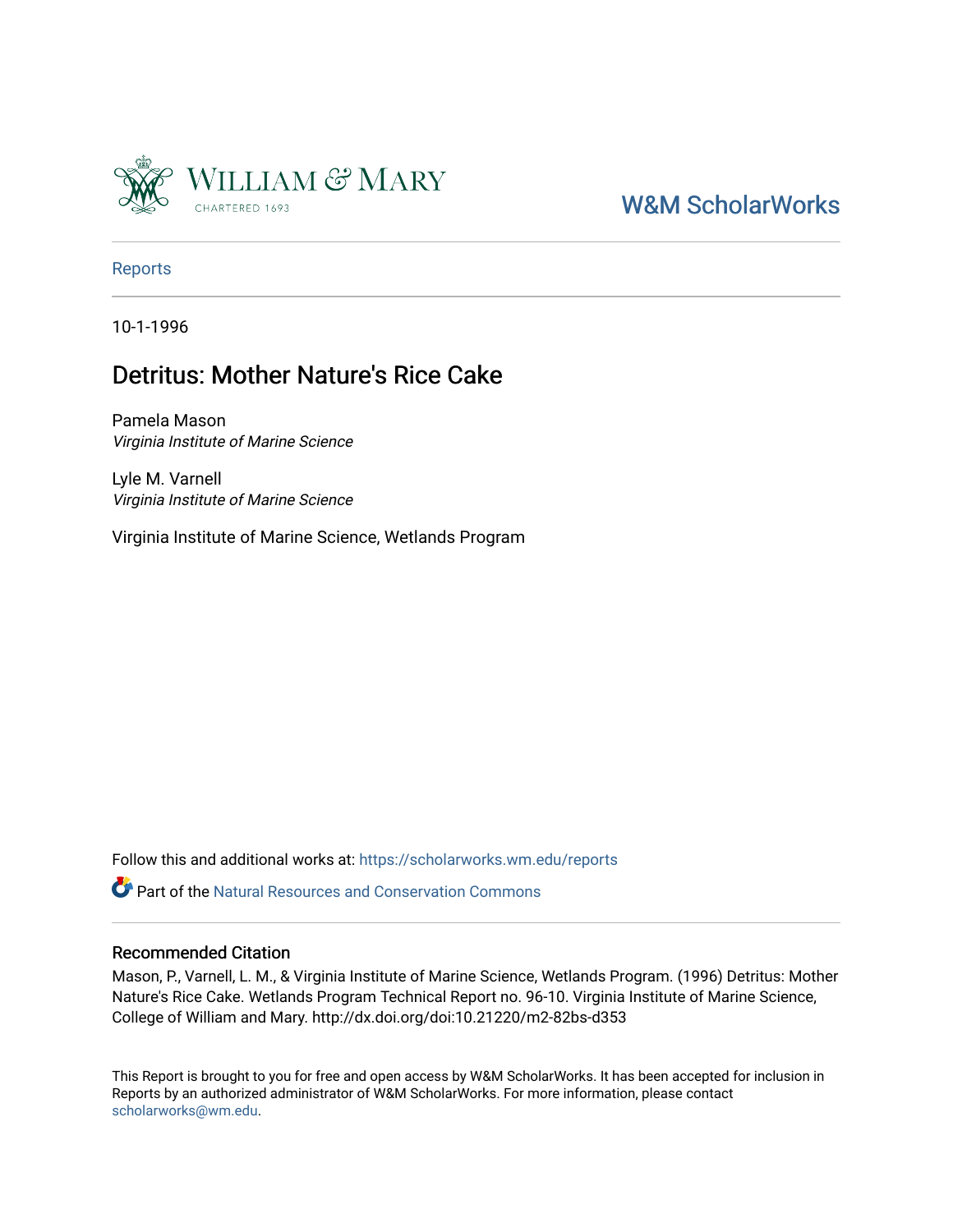

# Detritus: Mother Nature's Rice Cake

#### Pamela Mason and Lyle Varnell

Detritus has been studied since ancient times. Early man and ancient civilizations considered muds and slimes the source and sustenance of all aquatic life (Darnell 1967). Early civilizations which relied on the bounties of the sea for nutrition and commerce, and which worshipped ele-

ments within the oceans, highly revered detritus.

While today's popular opinion appears to simply discount the importance of detritus as "just plain mud," scientific evidence indicates that the ancient cultures may have been correct concerning the importance of detritus. Detritus is important on a global scale as well as locally; from its role in the world carbon cycle to supplying part of the nutritional requirements of a marsh periwinkle (Stumm & Morgan 1981, Baker & Allen 1977). It has even been sug-



1

gested that man should devise ways to use detritus as food (Odum 1969).

The importance of detritus as the basis of ecosystem foodwebs has been researched extensively. In estuarine foodwebs particularly, sci-

> entific studies indicate that detritus serves as a food source for microscopic organisms, which in turn are consumed by larger organisms, forming the basis for the estuarine foodweb. As will be discussed in this paper, and a second, more detailed paper to follow, the estuarine detrital foodweb is fairly complex, yet fundamentally based on the decay of vegetative matter providing a growing substrate for microbes which are a food source for larger animals. In turn, these animals are prey for larger animals and eventually, recreationally and commercially important finfish, shellfish, crustaceans, waterfowl and wading birds.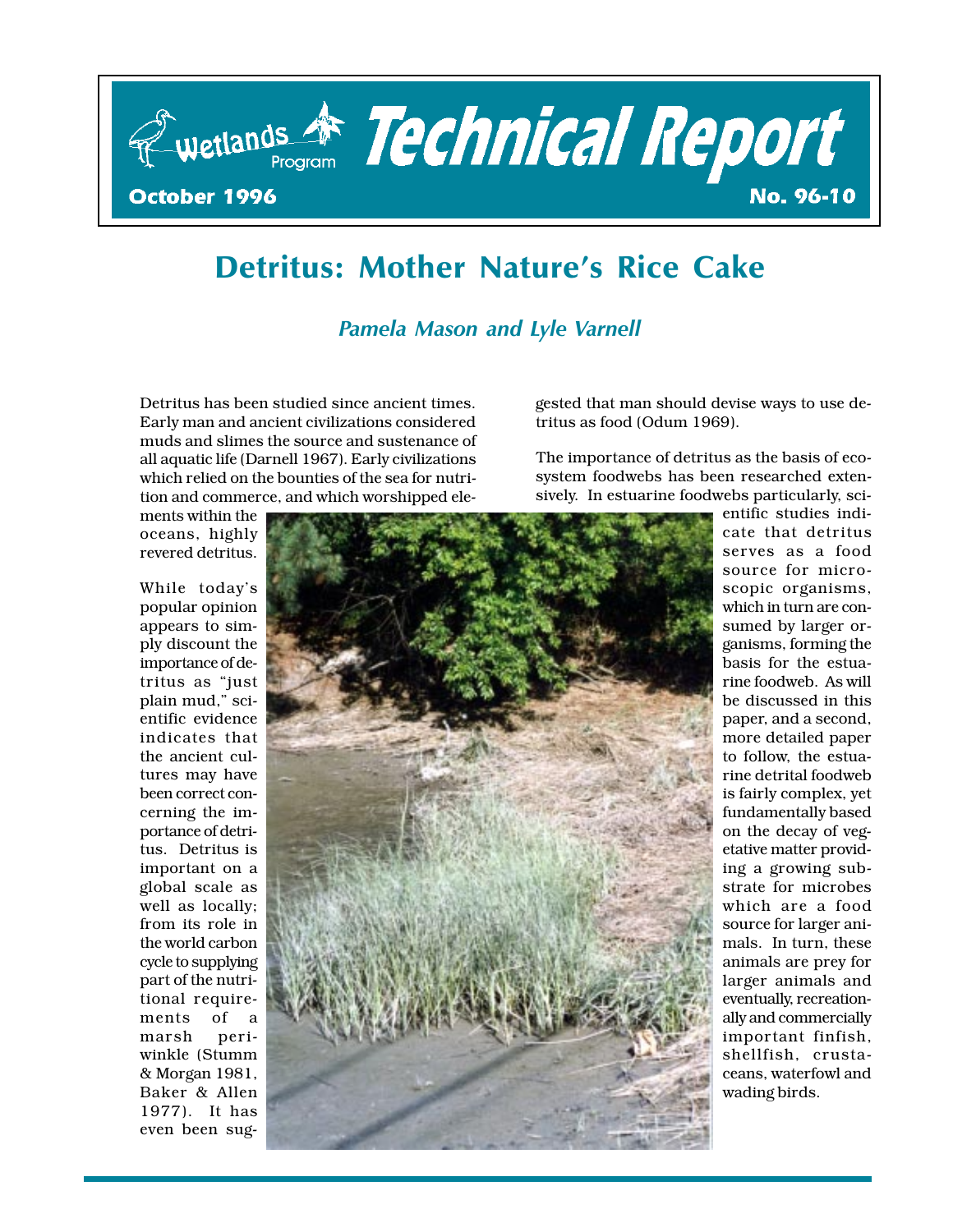#### What is Detritus?

Detritus, derived from the Latin root meaning to break down or wear away, is used to define or**ganic** muds, slimes and oozes. Early efforts by the scientific community to define detritus resulted in very general definitions. Darnell (1961) defined detritus as "all types of **biogenic** material in various stages of bacterial decomposition. Later, Darnell (1967) modified his definition to all types of biogenic material in various stages of microbial decomposition which represent potential energy sources for consumer species. However, further efforts by the scientific community to define detritus were hampered by the philosophical debate over the inclusion, or exclusion, of microorganisms. In one school of thought, detritus refers to "organic debris together with attendant microorganisms, while another school of thought defines the substance as "detritus plus attendant microorganisms" (Crosby 1985). In other words, is detritus the non-living organic debris (vegetative matter and feces) alone, or does it include the living microorganisms? Classically, the definition should

Wetlands Wetlands Program School of Marine Science Virginia Institute of Marine Science College of William and Mary Gloucester Point, Virginia 23062

Dr. Carl Hershner, Program Director Mr. Thomas A. Barnard, Jr., Editor Dr. Kirk Havens, Editor Published by: VIMS Publication Center

This technical report was funded, in part, by the Virginia Coastal Resources Management Program of the Dept. of Environmental Quality through Grant #NA57OZ0561-01 of the National Oceanic and At-

mospheric Administration, Office of Ocean and Coastal Resources Management, under the Coastal Zone Management Act of 1972, as amended.



The views expressed herein are those of the authors and do not necessarily reflect the views of NOAA or any of its subagencies or DEQ.

Commonwealth's Declared Policy: "to preserve the wetlands and to prevent their despoliation and destruction..."

Printed on recycled paper.

be limited to the organic matter, the material which is being broken down, and should exclude the microorganisms which are the agents of "breaking down" the substrate. However, a more functional definition of detritus includes attendant microorganisms with the organic debris. As much of the current interest in detritus relates to the role it plays in marine foodwebs, and as microorganisms are a fundamental element of that role, we will use the functional definition which includes attendant microorganisms.

Using any definition, detritus is found in all biotopes. This report will address the marine environment only, and specifically, the estuarine and marsh environment.

#### What is in Detritus: Composition

Detritus can be composed of a diverse suite of living and non-living constituents. The gross composition of marine detritus includes particulate vascular plant matter, Monerans (blue-green algae and bacteria), yeasts and other fungi, algae (benthic and phytoplankton), carcasses, feces, bacterial *exopolymers*, protozoans (ciliates and zooflagellates), metazoans (nematodes, turbellarians, rotifers, ostracods, and harpacticoids), shed **exoskeletons**, regurgitations, molecular aggregates (colloidal lipids, carbohydrates and proteins), dissolved liquids (vitamins, amino acids, simple sugars, and urea), and dissolved gases (methane, ammonia, and hydrogen sulfide) (various authors).

Fecal matter is a relatively important component of detritus. Fecal pellets are a major marine food source which is high in protein, and ingestion and use of such is an important marine energy transfer mechanism (Frankenberg & Smith 1967, Johannes & Satomi 1967).

#### Where Does Detritus Come From: **Sources**

Natural sources of marine detritus include animals, phytoplankton, bacteria and blue green algae, *periphyton*, submerged aquatic vegetation, intertidal *macrophytes*, river borne detritus, beach and shore material, terrestrial detritus and atmospheric deposition (Darnell 1967 and others). Detritus is produced during all seasons and is available in three forms: particulate, micellar (organic material adsorbed onto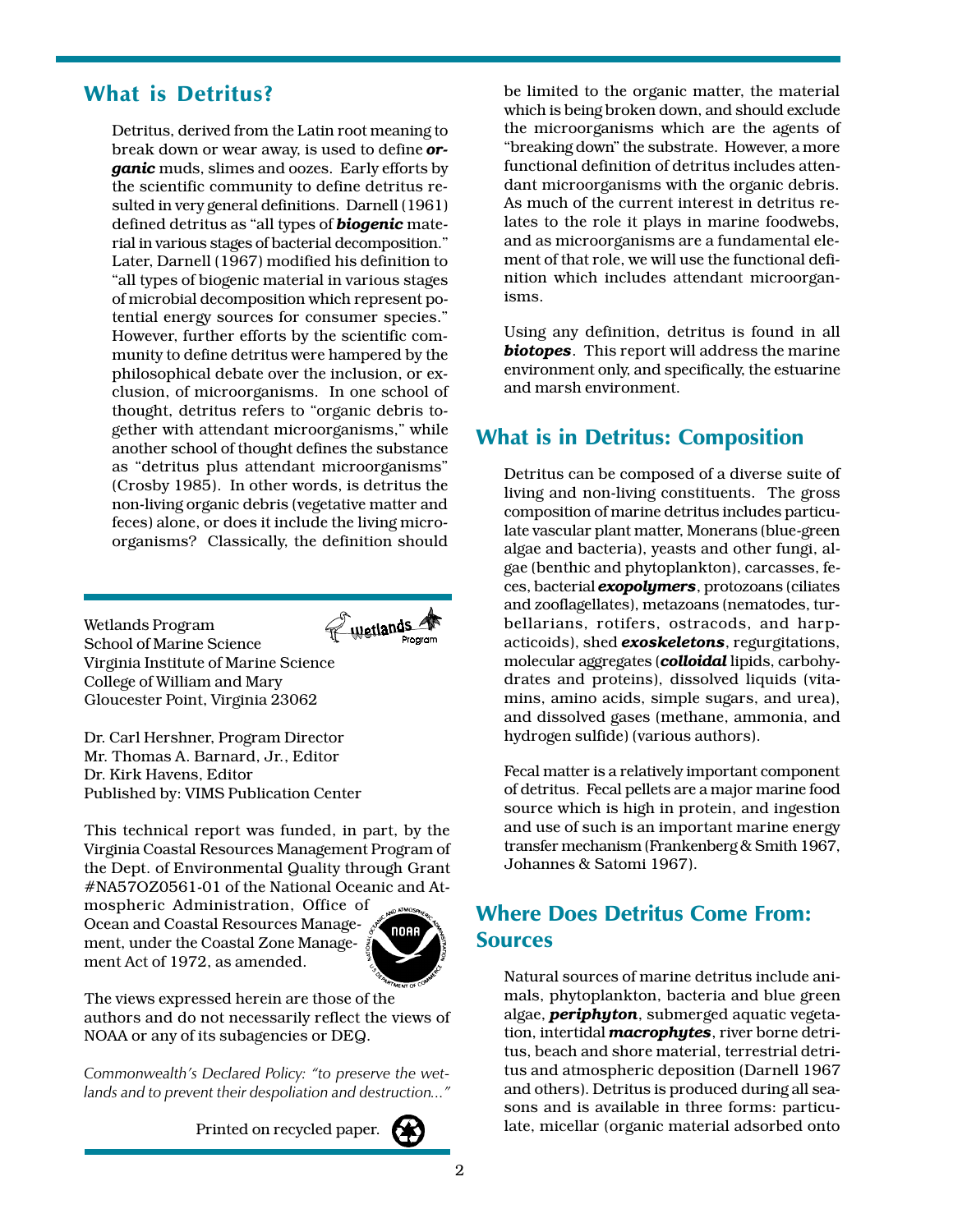inorganic particles), and dissolved (Darnell 1961, Odum & de la Cruz 1967). Particulate forms can either be suspended in the water column or precipitated. The sources of particulate detritus can be determined by chemical testing, as sources have distinct "signatures." The importance of each source varies with area, salinity and season.

The great bulk of organic detritus is derived from vegetation. The majority of vegetative material in salt marshes is of macrophyte origin. Spartina alterniflora and algal species are the two major sources of primary production in salt marshes, but algal production is estimated to

be only 20-25% of marsh grass production. Estimates of aerial production for Spartina alterniflora range from 550-2,000 grams per meter square per year  $(g m^2 y^1)$ dry weight with below-ground production up to 7 times aerial production (Marinucci 1982). This far exceeds marsh phytoplankton or benthic algae production. However, there is an in-

Ash Free Dry Weight is the determination of mass after the removal of water and carbonaceous material. It is commonly used to determine the mass of the structural components of living matter, or the organic carbon content of soils. There are several techniques by which this determination may be made. In the most simple technique, a sample is ignited (burned) at high temperature. Prior to ignition, the material is placed in a low temperature oven, commonly referred to as a drying oven, to remove the water content of the material. The material is then weighed (dry weight) and placed in a high temperature (550° C) muffle furnace for a couple hours. At this temperature the organic material is burned off and the structural material remains. With vegetative samples, the ash residue is calculated, and in soils the loss-on-ignition (the difference between the dry weight and ash free dry weight) provides a rough estimate of organic carbon. (Allen et al. 1986)

crease in benthic algae production during winter months when the **senescence** of the marsh grasses allows light to penetrate a greater area of the marsh surface (Gallagher & Daiber 1974, Peterson & Howarth 1987, Van Raalte et al. 1976, Benner et al. 1988).

Mann (1976) estimates that a maximum of 10% of marine macrophyte (both emergent and submerged aquatic) production is directly consumed by primary consumers and the remaining 90%, or more, enters detritus food chains. Studies in a Georgia estuary estimate that of the total detrital pool, approximately 86% of the detritus was decaying Spartina alterniflora (Odum & de la Cruz 1967). Hodson et al. (1984) showed annual detrital production from Spartina alterniflora to be approximately 1,200  $\rm g\,m^2y^1$ . Haines (1977), however, found Spartina alterniflora detritus (780-1,660 g m<sup>-2</sup>y<sup>-1</sup>) approximately equal to phytoplankton (770 g m<sup>2</sup>y<sup>1</sup>) and terrestrial (600 g  $m^2y^1$ ) sources for a Georgia salt marsh.

#### How is Detritus Produced?

There is little scientific information on the decay rate of salt marsh vegetation. However, some research has been undertaken to study the production of detritus from Spartina alterniflora. Since approximately 2/3 of the primary production of east coast intertidal marshes is derived from Spartina alterniflora (Pomeroy et al. 1981), a discussion of these processes is particularly

relevant.

Most halophytes, Spartina alterniflora included, are physiologically patterned much like terrestrial plants (Haines & Montague 1979). Therefore, marsh grass detritus is composed primarily of structural plant polymers such as cellulose, hemicellulose and lignin. These polymers are collectively referred to as lignocellulose (Benner et al. 1988, Hodson et al. 1984). Lignocellulose consti-

tutes from 55-80% of the ash free dry weight of above-ground Spartina alterniflora biomass (Coston-Clements & Ferguson 1985, Benner et al. 1988). (See box above.) Lignin, starch and lipids make up the remaining percentage of the above-ground biomass, but can make up a greater percentage of ash free dry weight than either cellulose or hemicellulose in the belowground portion of Spartina alterniflora (Coston-Clements & Ferguson 1985, Newell & Langdon 1986). Spartina alterniflora lignocellulose, by weight, is approximately  $41\%$  carbon and  $\leq 1\%$ nitrogen (Benner et al. 1988).

Valiela et al. (1985) showed decay rate to be directly related to internal nitrogen levels of the decaying material, generally the higher the nitrogen levels, the greater the decay rate. For instance, Odum & de la Cruz (1967) showed Uca spp. (fiddler crabs) to decompose much faster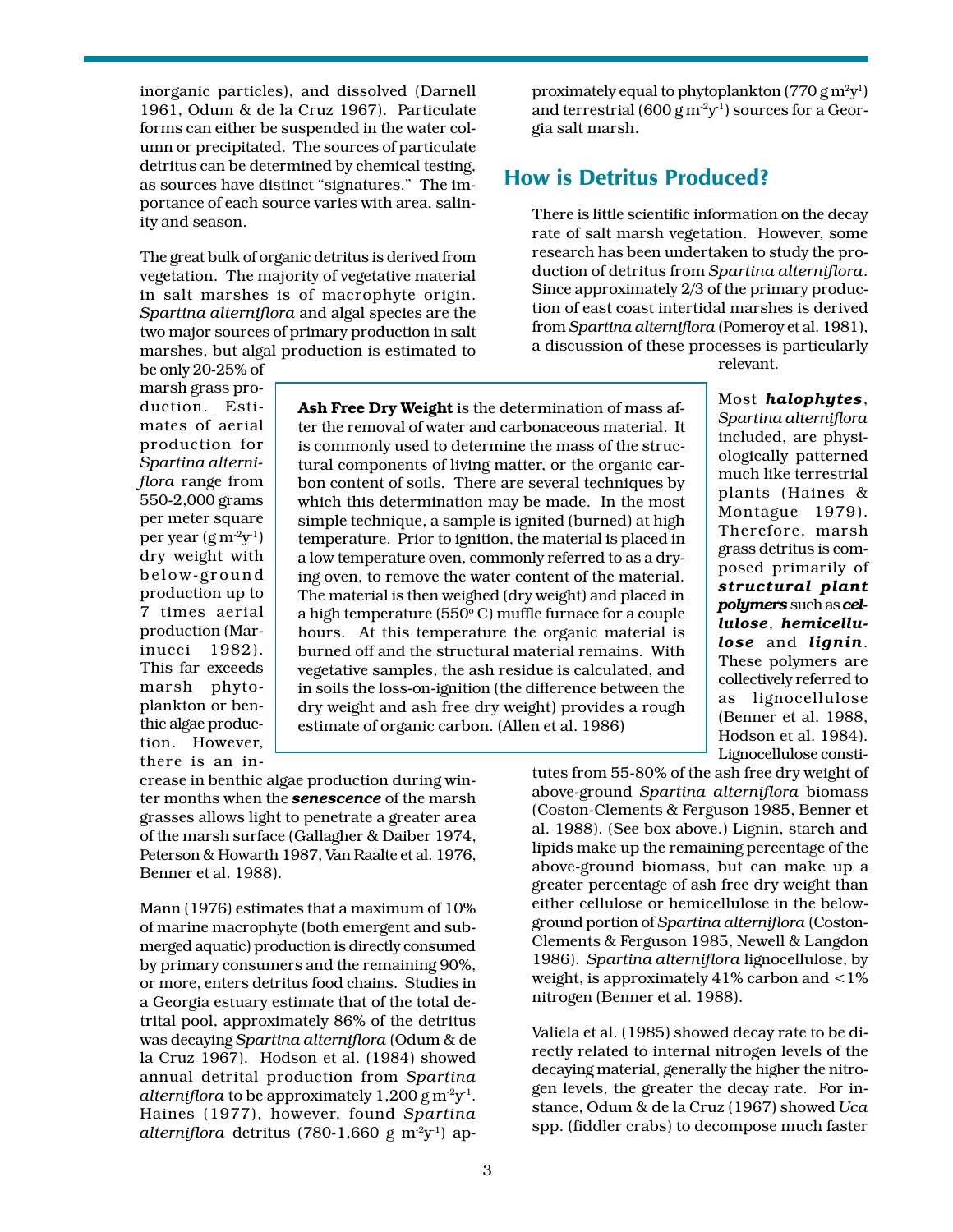

than marsh vascular components. In Spartina alterniflora, and many other marsh plants with high lignocellulose component, decomposition rates are relatively slow (Tenore 1983). Salt grasses and Juncus spp. were found to decompose slower than Spartina alterniflora. Spartina patens may take up to twice as long as Spartina alterniflora to decompose (Valiela et al. 1985). Cellulose is **mineralized** at a higher rate than lignin (Hodson et al. 1984). Salicornia spp. (saltwort), a succulent plant high in water content, was found to decompose more rapidly than Spartina alterniflora.

Initial decomposition of Spartina alterniflora detritus is accomplished mechanically by either the movement of water or alteration by animals (Darnell 1967, May 1974, Valiela et al. 1985). Generally, chemical alterations follow mechanical alterations (Darnell 1967). For Spartina alterniflora, decomposition half-lives (the time in which the amount of original material is reduced by half) range from 18-350 days, depen-

dent upon tide range and latitude (Marinucci 1982). It has been estimated that Spartina alterniflora looses only about 20% of its original ash free dry weight after 150 days of ageing.

Valiela et al. (1985) have identified a three phase decomposition process for above ground salt marsh grass. Phase one takes less than one month and is merely the leaching of the soluble component (also Hodson et al. 1984, Pomeroy et al. 1977). This component makes up 5-40% of the grass litter. Leaching has been estimated to release approximately 6 g Carbon  $m^2v^1$  (Gallagher et al. 1976). Phase two takes up to one year and involves microbial degradation, which removes an additional 40-70% of the original material. Yeasts and bacteria are the major decomposing agents of salt marsh vascular plants (Meyers et al. 1975, Deegan et al. 1990, Benner et al. 1988, Pomeroy et al. 1981). The final phase takes up to an additional year. It is during this phase that the remaining structural material is decomposed. After phase three, as little as 10% of the original material may remain.

The contribution of below-ground material to detritus production is not well understood. Of the many common plant species, belowground decomposition has

been explained only for Juncus roemerianus and Spartina cynosuroides (Hackney & de la Cruz 1980). Decomposition is restricted to the upper 20 cm of marsh sediment with greatest and most constant decomposition in the upper 10 cm. Due to greater diffusion of oxygen to root systems, Spartina cynosuroides decomposes faster than Juncus roemerianus for belowground portions. Below-ground detritus is liberated by localized erosion and animal activities such as feeding, digging, burrowing and nesting.

#### Colonization

The process of breaking down the particulate vegetative material begins with the rapid and efficient colonization by bacteria, algae, blue-green algae and fungi (Odum & de la Cruz 1967, Gosselink & Kirby 1974, Fenchel & Harrison 1976, Marinucci et al. 1983). Shortly after bacterial colonization, bacteriovores, algivores and fungivores appear. These include ciliates,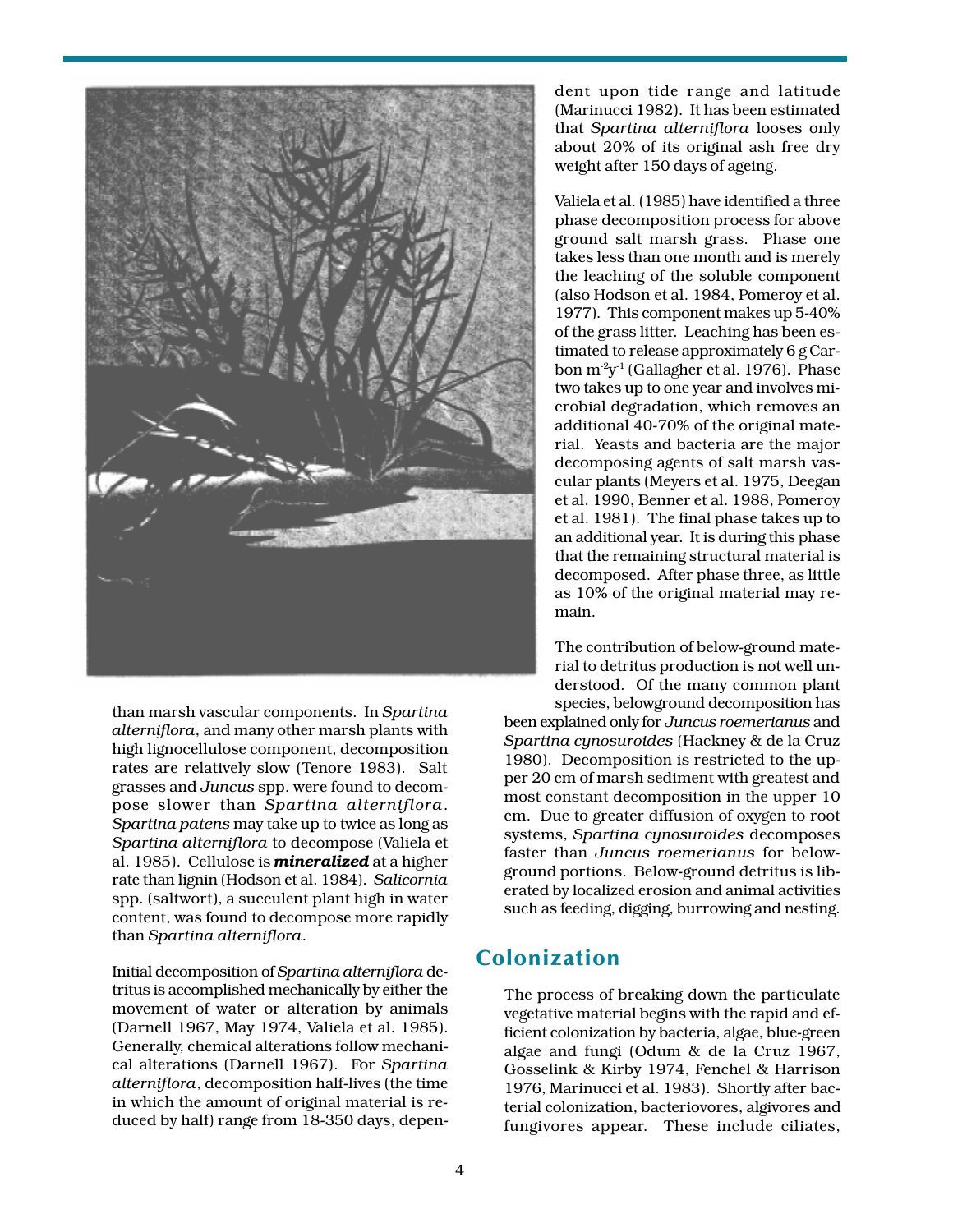zooflagellates, rotifers, and later nematodes, turbellarians, ostracods and copepods (Fenchel & Harrison 1976, Benner et al. 1988). Bacterial colonization is the major link in colonization, but protozoan biomass can typically be of the same magnitude as bacterial biomass (Fenchel & Harrison 1976).

Bacteria can either be attached to particulate detritus, or aggregated *interstitially* within the spaces of sediment and particulate matter. Microbial growth is commonly greatest in high marsh zones and areas with relatively small sediment and detritus particle size (Gosselink & Kirby 1974, Wilson & Stevenson 1980). It has been estimated that colonizing bacteria cover from 2-15% of the detritus surface (Fenchel & Harrison 1976). Wilson & Stevenson (1980) report from 13-52% of bacteria were attached to particulates; the remainder aggregated interstitially. Marsh & Odum (1979), however, found greater colonization on sediment particles than particulate detritus in Taskinas Creek, a tributary to the York River. Less than 2% coverage of the detrital particles surface area was found from Taskinas Creek samples. Marsh & Odum (1979) also found colonization greatest on larger diameter particles compared to colonization on smaller particles. These results seem to contradict other studies; perhaps due to the time of year sampling occurred. Marsh & Odum (1979) collected samples in late August. At this time of year, temperatures are highest and marsh primary production is low. It is possible that the sediment particles and larger detrital particles provided a more stable substrate and contained greater nutrients than small detrital particulates.

#### Avenues of Availability: Where Does Detritus Go

Early researchers adhered to the theory of a link between coastal marsh productivity and estuarine productivity, and promoted the theory as fact (Darnell 1961, Teal 1962, Odum & de la Cruz 1967, Heinle & Flemer 1976, Heinle et al. 1977, Pickral & Odum 1977). Odum (1968) suggested, as a parallel to the role of upwelling in nearshore productivity, that the term outwelling be applied to the interaction between the export of organic material from wetlands and estuarine productivity. The outwelling theory offered a tangible, and plausible explanation for the co-occurrence of high levels of primary production in coastal marshes and high levels of secondary production in coastal fisheries.

However, Haines' (1977) study of a Georgia salt marsh, and Nixon's (1980) critical review of early salt marsh plant detritus research, questioned the commonly accepted understanding of the role of detritus in estuarine foodwebs. Recent research reveals more complex processes than direct tidal transport of marsh plant detritus to the estuary. And dependent upon the size, morphology and hydrology of the marsh, phytoplankton, benthic algae and terrestrial sources of plant detritus may reach levels equal to that of marsh grass detritus (Haines 1977, Heinle et al. 1977).

More recent research has revealed geographic differences in both Spartina alterniflora detritus importance and transport to the estuary. Peterson & Howarth (1987) state Spartina alterniflora's importance is geographically variable, with importance as a detrital food source increasing with increasing latitude. Southeastern United States salt marshes can act as a sink for particulate organic matter in the absence of stochastic events (Wolaver et al. 1988, Chalmers et al. 1985). However, in the Bay of Fundy, where outwelling appears to occur; Spartina alterniflora detritus is greater in suspension than in the sediment and only 10-24% of the detritus remains on the marsh surface (Cranford et al. 1987).

(Authors note: A more detailed discussion of the nutritive value and fate of detritus in the marine foodweb will follow this overview of the composition and production of detritus in a future technical report.)

#### **Glossary**

Biogenic: Essential to the maintenance of life.

Biotope: An area of uniform environmental conditions and biota.

Cellulose: the main polysaccharide (carbohydrate) in living plants. Forms the skeletal structure of the plant cell wall.

Colloidal (system): An intimate mixture of two substances, one of which, called the dispersed phase (or colloid), is uniformly distributed in through a second substance, called the dispersion medium.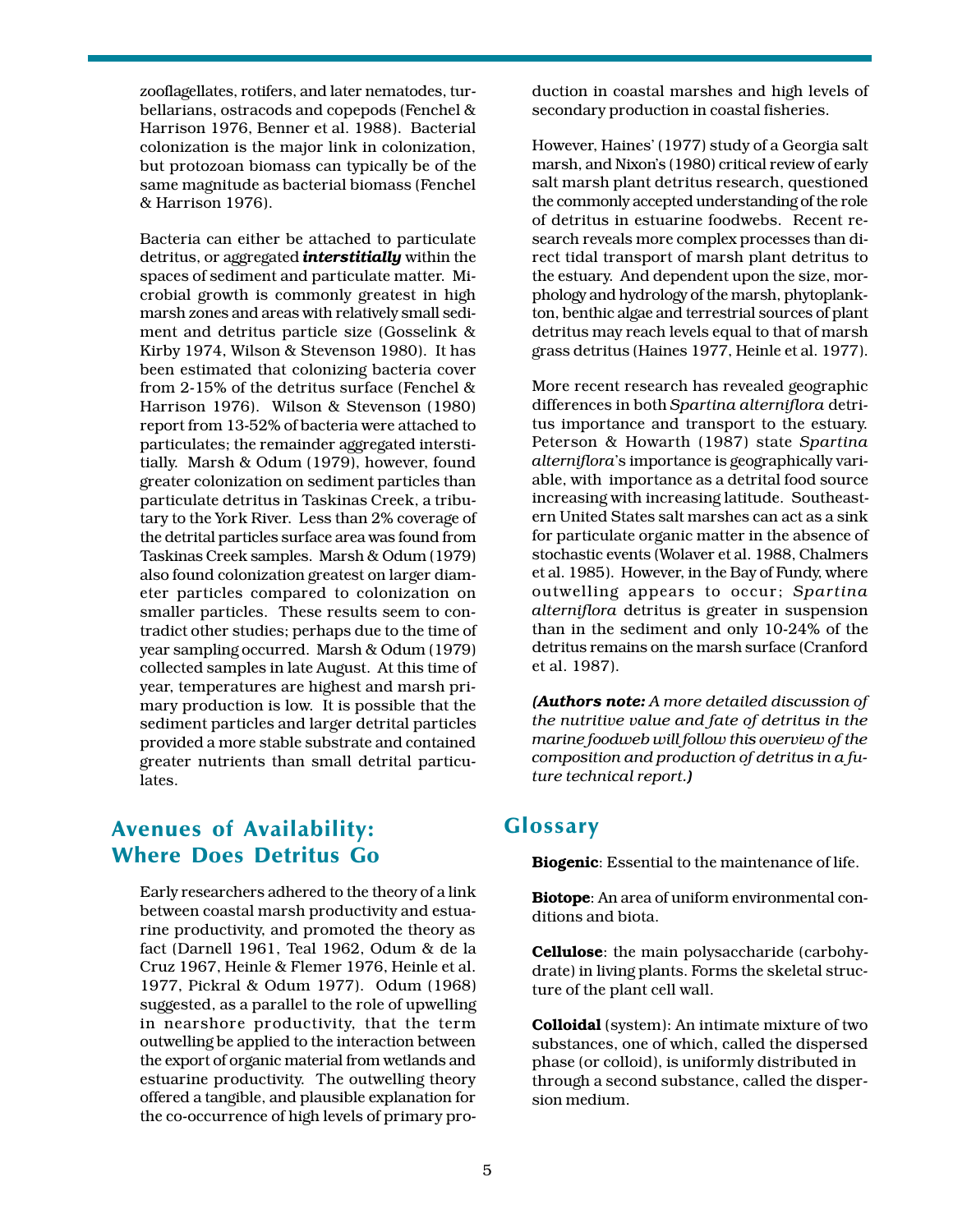**Exopolymer**: A substance made of giant molecules external to the source of production.

Exoskeleton: The external supportive covering of certain invertebrates such as arthropods (i.e. insects, spiders and crabs).

Halophyte: A plant that grows well in soils having a high salt content.

Hemicellulose: A type of polysaccharide found in plant cell walls in association with cellulose and lignin.

Interstitial: Of, pertaining to, or situated in a space between two things.

Lignin: A substance, that together with cellulose, forms the woody cell walls of plants and cements them together.

Macrophyte: A plant large enough to be observed by the naked eye.

Mineralized: To convert to mineral material, the replacement of organic matter with inorganic materials.

Organic: Of chemical compounds, based on carbon chains and containing hydrogen (live matter, or of living origin).

Periphyton: Sessile biotic components of an aquatic ecosystem.

Senescence: Biological changes related to ageing (the breakdown of plant material with time).

Structural Plant Polymers: Those large molecules which form the skeletal structure of plant cell walls; cellulose, hemicellulose and lignin.

### **Citations**

- Allen, S., H. Grimshaw and A. Rowland. 1986. Chemical analysis. p.285-344. In: P. Moore and S. Chapman (eds.), Methods in Plant Ecology. Blackwell Scientific Publications, Boston.
- Baker, J. and G. Allen. 1977. The study of biology. Addison-Wesley Publishing. Reading, Massachusetts.
- Benner, R., J. Loy, E. Knees and R. Hodson. 1988. Carbon conversion efficiency for bacterial growth on lignocellulose: implications for detritus-based food webs. Limnology & Oceanography 33:1514- 1526.
- Chalmers, A., R. Weigert and P. Wolf. 1985. Carbon balance in a salt marsh: interactions of diffusive export, tidal deposition and rainfall-caused erosion. Est. Coast. Shelf Sci. 21:757-771.
- Coston-Clements, L. and R. Ferguson. 1985. Proximate composition and distribution of radioactive label in laboratory cultured Spartina alterniflora Loisel. J. Exp. Mar. Biol. Ecol. 93(3):259-272.
- Cranford, P., P. Schwinghamer and D. Gordon. 1987. Identification of microdetritus derived from Spartina and its occurrence in the water column and intertidal sediments of Cumberland Basin, Bay of Fundy. Estuaries 10(2):108-117.
- Crosby, M. 1985. The use of a rapid radiolabeling method for measuring ingestion rates of detritivores. J. Exp. Mar. Biol. Ecol. 93(3):273- 283.
- Darnell, R. 1961. Trophic spectrum of an estuarine community based on studies of Lake Pontchartrain, Louisiana. Ecology 42:553-568.
- Darnell, R. 1967. Organic detritus in relation to the estuarine ecosystem. p. 376-382. In: G. Lauff (ed.) Estuaries. Amer. Assoc. Ad. Sci. Pub. No. 83. Washington, D.C.
- Deegan, L., B. Peterson and R. Portier. 1990. Stable isotopes and cellulose activity as evidence for detritus as a food source for juvenile Gulf menhaden. Estuaries 13:14-19.
- Fenchel, T. and P. Harrison. 1976. The significance of bacterial grazing and mineral cycling for the decomposition of particulate detritus. p. 285- 299. In: J.M. Anderson and A. Macfadyen (eds.), The role of terrestrial and aquatic organisms in recomposition processes. Blackwell Scientific, London, England.
- Frankenburg, D. and K. Smith, Jr. 1967. Coprophagy in marine animals. Limnol. Oceangr. 12:443- 450.
- Gallagher, J.L. and F.C. Daiber. 1974. Primary production of edaphic algae communities in a Delaware salt marsh. Limnol. Oceangr. 19:390-395.
- Gallagher, J., W. Pfeiffer and L. Pomeroy. 1976. Leaching and microbial utilization of dissolved organic carbon from leaves of Spartina alterniflora. Est. Coast. Mar. Sci. 4:467-471.
- Gosselink, J. and C. Kirby. 1974. Decomposition of saltmarsh grass, Spartina alterniflora Loisel. Limnol. Oceangr. 19(5):825-832.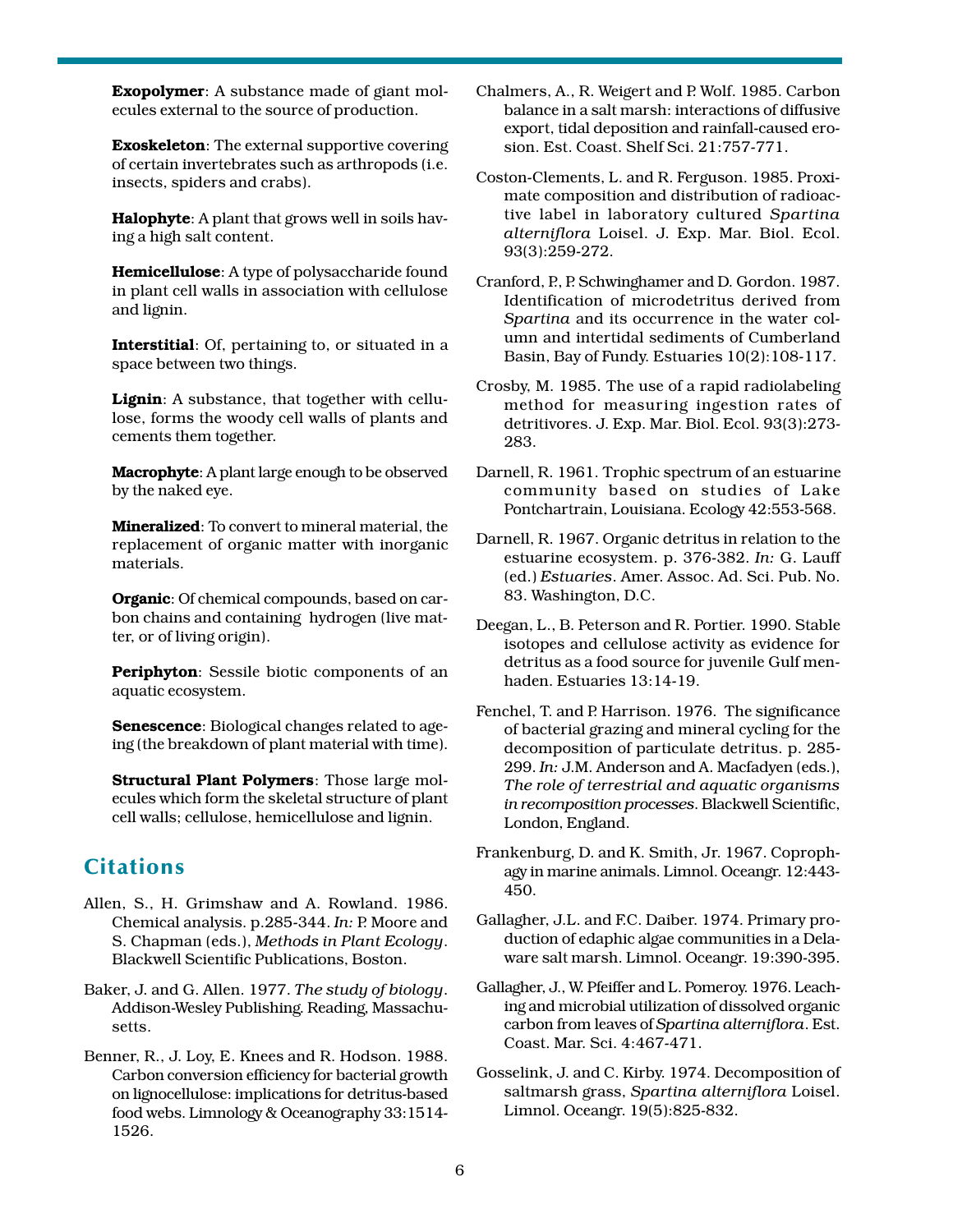Hackney, C.T. and A. de la Cruz. 1980. Insitu decomposition of roots and rhizomes of two tidal marsh plants. Ecology 61:226-231.

- Haines, E. 1977. The origins of detritus in Georgia salt marsh estuaries. Oikos. 29:254-260.
- Haines, E. and C. Montague. 1979. Food sources of estuarine invertebrates analyzed using 12carbon/ <sup>13</sup>carbon ratios. Ecology 60:48-56.
- Heinle, D. and D. Flemer. 1976. Flows of materials between poorly flooded tidal marshes and an estuary. Mar. Biol. 35:359-373.
- Heinle, D., D. Flemer and J. Ustach. 1977. Contribution of tidal marshlands to mid-Atlantic estuarine food chains. p.309-320. In: M. Wiley (ed.), Estuarine Processes, Vol. 2: Circulation, sediments and transfer of material in the estuary. Academic Press, NY, NY.
- Hodson, R., R. Christian and A. Maccubbin. 1984. Lignocellulose and lignin in the salt marsh grass Spartina alterniflora: Initial concentrations and short-term post-depositional changes in detrital material. Mar. Biol. 81:1-7.
- Johannes, R. and M. Satomi. 1967. Measuring organic matter retained by aquatic invertebrates. J. Fish. Res. Bd. Can. 24:2467-2470.
- Mann, K. 1976. Decomposition of marine macrophytes. p.269-283. In: J. Anderson and A. Macfayden (eds.), The role of terrestrial and aquatic organisms in the decomposition process. Blackwell Scientific, Oxford.
- Marinucci, A. 1982. Trophic importance of Spartina alterniflora production and decomposition to the marsh-estuarine ecosystem. Biol. Conser. 22:35- 58.
- Marinucci, A., J. Hobbie and J. Helfrich. 1983. Effect of litter nitrogen on decomposition and microbial biomass in Spartina alterniflora. Micro. Ecol. 9:27-40.
- Marsh, D.H. and W.E. Odum. 1979. Effect of suspension and sedimentation on the amount of microbial colonization of salt marsh microdetritus. Estuaries 2:184-188.
- May, M., III. 1974. Probable agents for the formation of detritus from the halophyte, Spartina alterniflora. p.429-440. In: R. Reimold and W. Queen (eds.), Ecology of Halophytes. Academic Press, New York.
- Meyers, S., D. Ahern, S. Alexander and W. Cook. 1975. Pichia spartinae, a dominant yeast of the Spartina salt marsh. Dev. Ind. Microbiol. 16:262-267.
- Newell, R. and C. Langdon. 1986. Digestion and absorption of refractory carbon from the plant Spartina alterniflora by the oyster Crassostrea virginica. Mar. Ecol. Pro. Ser. 34(1/2):105-115.
- Nixon, S. 1980. Between coastal marshes and coastal  $waters - a review of twenty years of speculation$ and research on the role of salt marshes in estuarine productivity and water chemistry. p.437- 525. In: P. Hamilton & K. McDonald (eds.), Estuarine and wetland processes: with emphasis on modeling. Plenum Press. NY, NY.
- Odum, E. 1968. A research challenge: evaluating the productivity of coastal and estuarine water. p.63-64. In: Proceedings of the Second Sea Grant Conference. University of Rhode Island, October 1968.
- Odum, E. 1969. The strategy of ecosystem development. Science 164:262-270.
- Odum, E. and A. de la Cruz. 1967. Particulate organic detritus in a Georgia salt marsh-estuarine ecosystem. p.383-388. In: G. Lauff (ed.). Estuaries. Am. Assoc. Ad. Sci. Pub. 83. Washington, DC.
- Peterson, B. and R. Howarth. 1987. Sulpher, carbon and nitrogen isotopes used to trace organic matter flow in the salt-marsh estuaries of Sapelo Island, Georgia. Limnol. Oceangr. 32(6):1195- 1213.
- Pickral, J. and W. Odum. 1977. Benthic detritus in a saltmarsh tidal creek. p. 280-292. In: M. Wiley (ed.). Estuarine Processes, Volume II. Academic Press. New York, NY.
- Pomeroy, L., K. Bancroft, J. Breed, R.R. Christian, D. Frankenberg, J.R. Hall, L.G. Maurer, W.J. Wiebe, R.G. Wiegert and R.L. Wetzel. 1977. Flux of organic matter through a salt marsh. p.270- 279. In: M. Wiley (ed.), Estuarine Processes, Vol. II Academic Press, New York.
- Pomeroy, L., W. Darley, E. Dunn, J. Gallagher, E. Haines and D. Whitney. 1981. Primary production. p.39-67. In: L. Pomeroy and R. Weigert (eds.), The Ecology of a Salt Marsh. Springer-Verlag, New York.
- Stumm, W. and J.J. Morgan. 1981. Aquatic Chemistry: An introduction emphasizing chemical equilibria in natural waters. Second Edition. Wiley, New York. 583p.